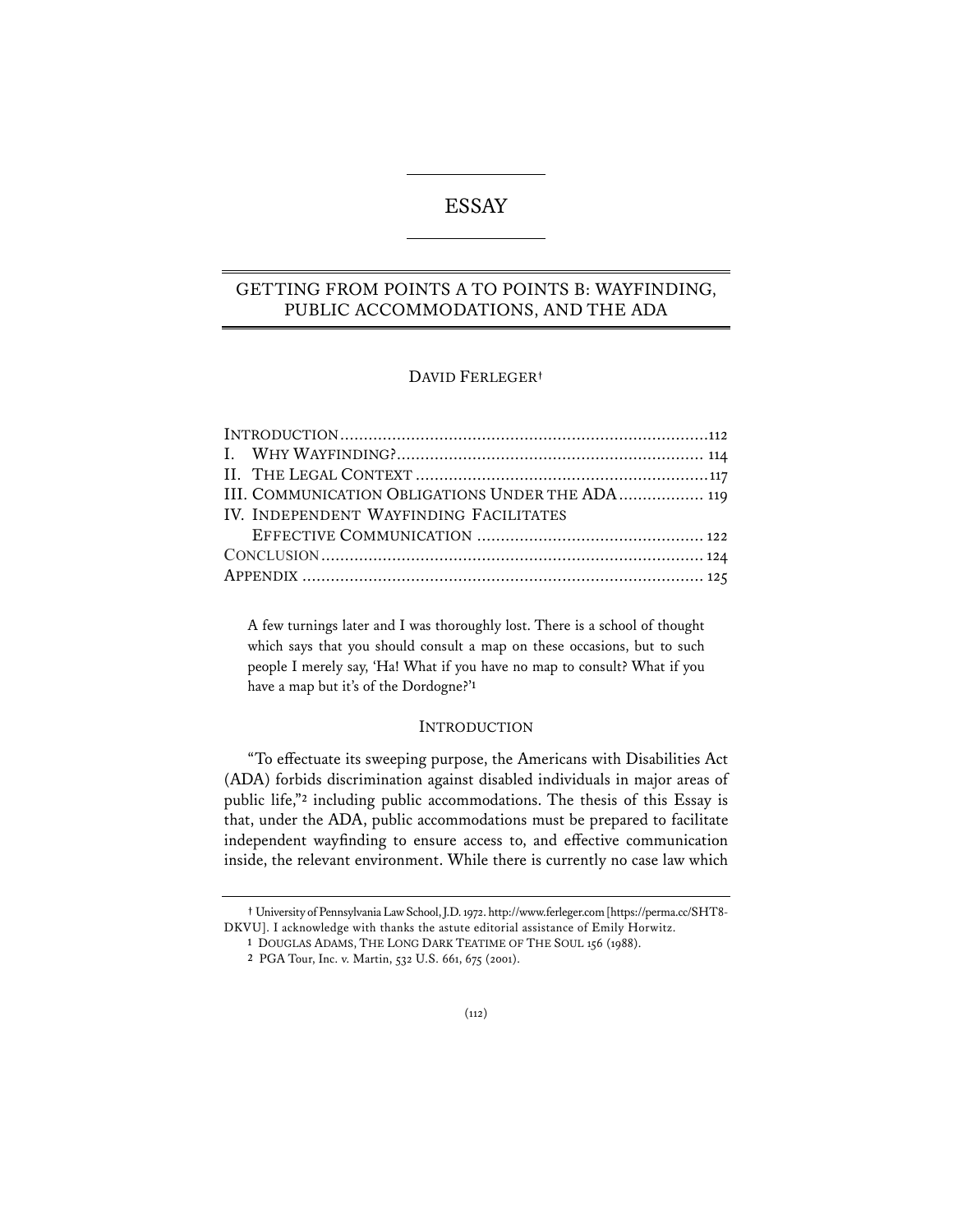accepts or rejects this contention, I argue that the statutory and regulatory text requires this interpretation, and that wayfinding fits neatly within the textual structure. Moreover, existing relevant ADA case law tends to support this thesis.**<sup>3</sup>**

The ADA guarantees people with disabilities access to public accommodations. Getting in the door is not enough. Assistance in getting from Point A to Point B, as independently as possible, is required. Independent wayfinding has become a simple and reasonable means for providing that assistance in the built environment. Appropriate mechanisms for effective communication were not frozen as of the 1990 enactment of the ADA. Such mechanisms certainly include methods of unassisted independent wayfinding which are increasingly available as technology evolves. As demonstrated in this Essay, that evolution is encompassed in the key ADA regulation.

Wayfinding refers to techniques used by travelers to find relatively unmarked routes or locations.**4**The term has been applied to navigation across land and sea by ancient peoples,**<sup>5</sup>** to conceptualizing a city,**<sup>6</sup>** and to the use of signage and visual and sensory clues in the built environment.**<sup>7</sup>** A contemporary and perhaps timeless definition of wayfinding is found in the analysis by Paul Symonds and his colleagues: Wayfinding is "[t]he cognitive, social and corporeal process and experience of locating, following or discovering a route through and to a given space."**<sup>8</sup>**

**<sup>3</sup>** *See infra* notes 52–55.

**<sup>4</sup>** *See* Anna Charisse Farr, Tristan Kleinschmidt, Prasad Yarlagadda & Kerrie Mengersen, *Wayfnding: A Simple Concept, a Complex Process*, 32 TRANSP. REVS. 715, 715 (2012) ("On the surface, wayfinding appears to be the straightforward process of moving oneself from a current location to a desired destination in a timely manner. Humans have successfully undertaken this process employing various means of guidance such as the stars, sextants, maps, the compass and more recently global positioning systems (GPS)."). Farr and coauthors note other conceptualizations of wayfinding such as "the consistent use and organization of sensory cues from the external environment," "the process of moving through space with the goal of reaching a spatial destination," and "the process of identifying a current location and knowing how to get to a desired destination as quickly and effortlessly as possible." *Id.* at 715-16.

**<sup>5</sup>** *E.g.*, M.R. O'CONNOR, WAYFINDING: THE SCIENCE AND MYSTERY OF HOW HUMANS NAVIGATE THE WORLD 3-5 (2019). Polynesian navigation of the South Seas is often cited as an example of early wayfinding, the use of the sun, stars, wind, waves, and currents to map one's way across the ocean. For a fascinating account of the work and mapmaking of Tupaia, an *arioi* priest, advisor and master navigator the Leeward Society Islands in collaboration with members of the crew of James Cook's *Endeavour*, between 1769 and 1770, see Lars Eckstein & Anja Schwarz, *The Making of Tupaia's Map: A Story of the Extent and Mastery of Polynesian Navigation, Competing Systems of Wayfinding on James Cook's* Endeavour*, and the Invention of an Ingenious Cartographic System*, 54 J.PAC. HIST. 1 (2019).

**<sup>6</sup>** KEVIN LYNCH, THE IMAGE OF THE CITY 4 (1960) (describing how wayfinding creates a broad frame of reference for living in a city).

**<sup>7</sup>** PAUL ARTHUR & ROMEDI PASSINI, WAYFINDING: PEOPLE, SIGNS, AND ARCHITECTURE 3 (1992) (noting how signs, maps, environmental cues, and architectural cues impact wayfinding).

**<sup>8</sup>** Paul Symonds, David H.K. Brown & Valeria Lo Iacono, *Exploring an Absent Presence: Wayfnding as an Embodied Sociocultural Experience*, SOCIO. RSCH. ONLINE, Feb. 2017, ¶ 4.12.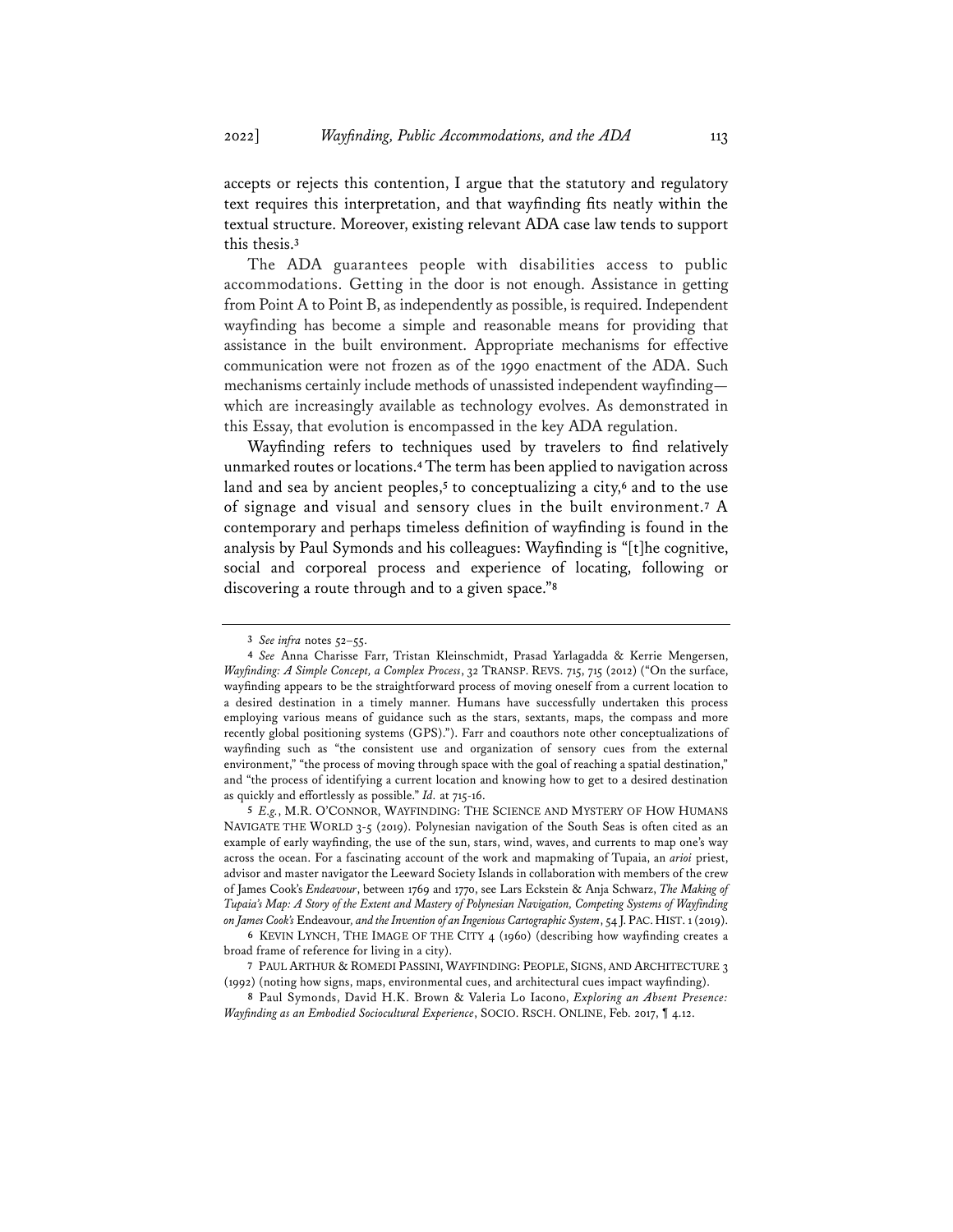In this Essay, I argue why wayfinding is important in Part I, provide the legal context of wayfinding in Part II, and outline public accommodation communication obligations under the ADA in Part III. In Part IV, I discuss how wayfinding could provide more effective communication than guided assistance before concluding that unassisted independent wayfinding is required in order to get from Points A to Points B as independently as possible.

### I. WHY WAYFINDING?

The need to "wayfind" is universal. We all need to move from countless points A to points B, and we utilize many mechanisms to do so. Disabilities limit the utility of common mechanisms. Aural mechanisms are of little or no use to the deaf or hard of hearing. Visual systems do not work for the blind. Complex, cluttered, or ill-positioned signs may be incomprehensible to people with cognitive or mental impairments, or with a variety of physical disabilities.

Wayfinding signage is an architectural requirement under the implementing regulations of the ADA.**<sup>9</sup>** That mandated signage, however, is minimal. Current regulations provide specifications for static wayfinding signs, in braille, identifying access to exits and entrances, restrooms, elevators, places of emergency refuge, and the like.**<sup>10</sup>** This level of required access is very limited and has been described as "a valuable floor but too narrowly focused [on people with disabilities to align with the need and opportunity to design] for an increasingly diverse world."**<sup>11</sup>** A user must be able to read Braille and to be able to locate (and willing to touch) the surfaces of the signs. Once inside the store, museum, airport, arboretum, hospital, or the like, a person who is blind or visually impaired must still "get around." Independent orientation, movement, and location of targeted needs requires communication of relevant information from the host location to the customer or visitor. "Where am I?" "Which way to . . . ?" "What is behind me, to my left, right or down this or that aisle?" "Which way to the exit?"

**<sup>9</sup>** U.S. DEP'T OF JUST., 2010 ADA STANDARDS FOR ACCESSIBLE DESIGN 71-74, 186-94 (2010) [hereinafter 2010 ADA STANDARDS].

**<sup>10</sup>** The *2010 ADA Standards for Accessible Design* specify that ADA-compliant signs are necessary in the following public areas: exits, areas of refuge, inaccessible entrances, elevators, and restrooms; accessible check-out aisles and amusement park ride access points; and devices that assist the disabled. *Id.* at 71-74.

**<sup>11</sup>** *See* Mary A. Hums, Samuel H. Schmidt, Andrew Novak & Eli A. Wolff, *Universal Design: Moving the Americans with Disabilities Act from Access to Inclusion*, 26 J. LEGAL ASPECTS SPORT 36, 40 (2016) (quoting Valerie Fletcher, *Inclusive/Universal Design: People at the Center of the Design Process*, *in* THE ROUTLEDGE COMPANION FOR ARCHITECTURE DESIGN AND PRACTICE, at 251, 257 (Mitra Kanaani & Dak Kopec, eds. 2016)); Aries Arditi, *Rethinking ADA Signage Standards for Low-Vision Accessibility*, J. VISION, May–June 2017, at 1 (arguing that mere "acceptable accessibility" provided by compliance with the ADA falls far short of what should be accomplished for individuals with low vision).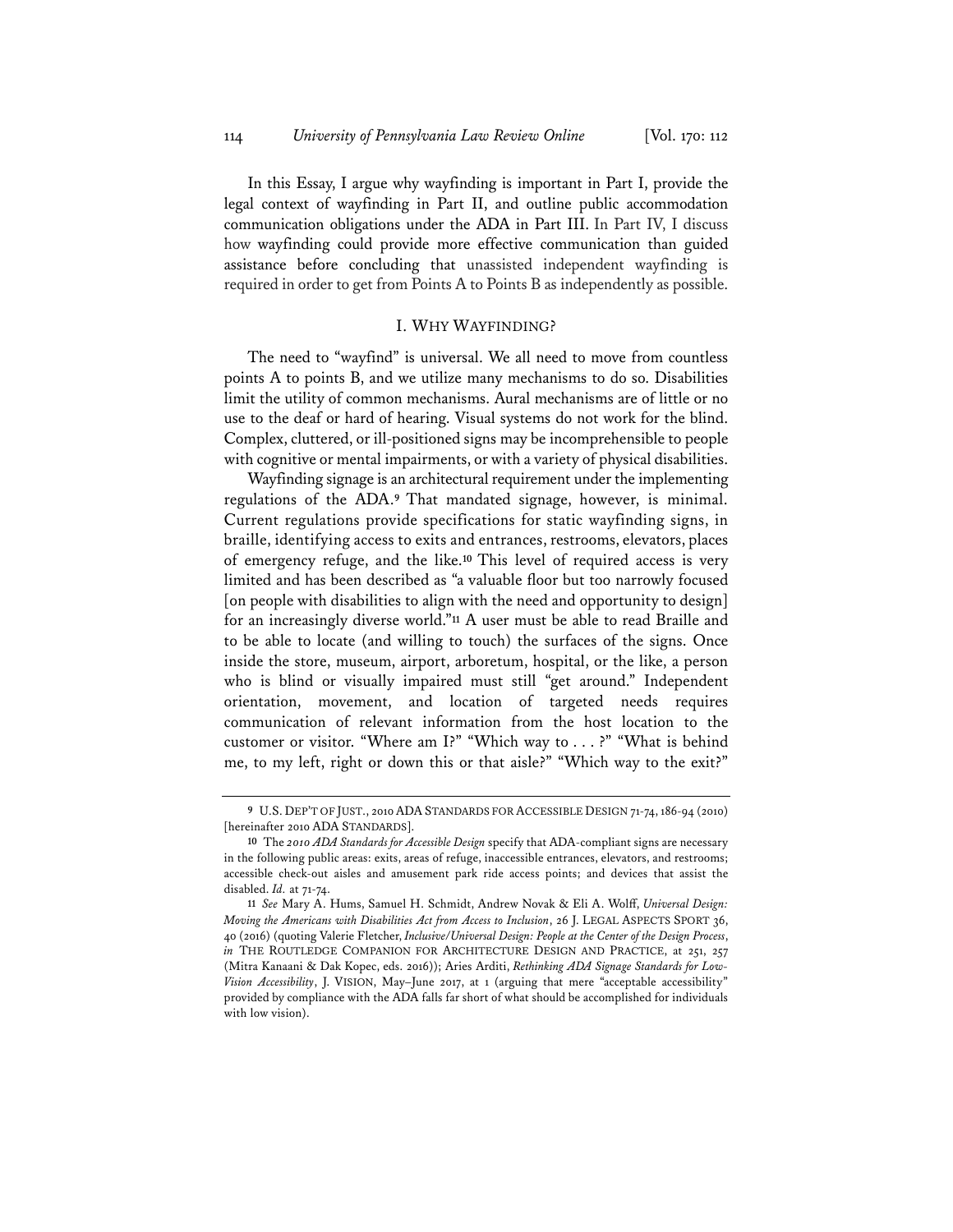"Which way to the checkout line?" The static "Braille" signage model is of even less utility for people with many other disabilities.

The most familiar nonstatic form of wayfinding is the traditional "guide," that is, a human aide to point the way or accompany people with disabilities along routes to their desired destinations. While this may in some situations be desirable, it is likely unnecessarily expensive and impractical; the compensation and expense inherent in a human guide is, by definition, a more costly and complex endeavor than the other options discussed in this Essay.**<sup>12</sup>** An alternative method of wayfinding is what I refer to as "independent wayfinding." Independent wayfinding permits the person with disabilities to navigate the built environment without the guidance of another person. Independent wayfinding is a fundamental need for many people with disabilities navigating the built environment.**<sup>13</sup>** Mere signage is often insufficient. An expensive human guide is often unnecessary and undermines the ADA's goal of supporting the independence of people with disabilities.

Federal law addresses interior signage for accessibility and wayfinding.**<sup>14</sup>** Apart from the Braille and signs required by current law, there is ample

**13** Vikas Upadhyay & M. Balakrishnan, *Accessibility of Healthcare Facility for Persons with Visual Disability*, 2021 IEEE INT'L CONF. ON PERVASIVE COMPUTING & COMMC'NS WORKSHOPS & OTHER AFFILIATED EVENTS, 87, 87 (2021) ("Unassisted wayfinding is a fundamental need but has been challenging for persons with visual disabilities (PVDs). Wayfinding in healthcare facilities is even more challenging because of additional mental stress.").

**<sup>12</sup>** For example, the average base salary of a tour guide in the United States is \$22.83 per hour. *Tour Guide Salary in United States*, INDEED, https://www.indeed.com/career/tour-guide/salaries [https://perma.cc/6S5M-T9ZL]. That salary does not include employers' costs such as training, benefits, and taxes. For wayfinding in relatively small establishments, such as a supermarket or home goods store, it would make little sense economically for there to be a designated human guide for people with disabilities; the typical customer service or salesperson can typically assist. Even in those situations, the independent wayfinding described in this Essay, which is facilitated by electronic mechanisms, provides the disabled person with independence in movement through the establishment.

To be sure, sometimes a human guide is appropriate or even essential. For example, guiding a medical patient to an examination or treatment room warrants that human touch, as do other private or delicate situations. Moreover, in situations in which a programmable electronic GPS guide might be sufficient for a non-disabled person, an individual with developmental disabilities or dementia might need a human guide.

**<sup>14</sup>** In the United States, accessibility for wayfinding and interior signage are regulated by the 1990 ADA and the standards adopted pursuant to the ADA. *See* Americans with Disabilities Act of 1990, 104 Stat. 327, sec. 204, Pub. L. No. 101-336 (codified as amended at 42 U.S.C. § 12134) (requiring the Attorney General to create regulations for public entities). The Americans with Disabilities Act Accessibility Guidelines (ADAAG) were published in 1991 and updated substantially in 2010 with the Standards for Accessible Design (SAD). ADA Accessibility Guidelines for Buildings and Facilities, 28 C.F.R. pt. 36 app. A (1994) (containing the version of the ADA Accessibility Guidelines published in 1991); 2010 ADA STANDARDS, *supra* note 9, at 1 (updating earlier accessibility standards). The SAD guide included the construction and alteration of facilities covered by the ADA, such as places of public accommodation, commercial facilities, and state and local government facilities. 2010 ADA STANDARDS, *supra* note 9, at 1. In 2011, when the SAD was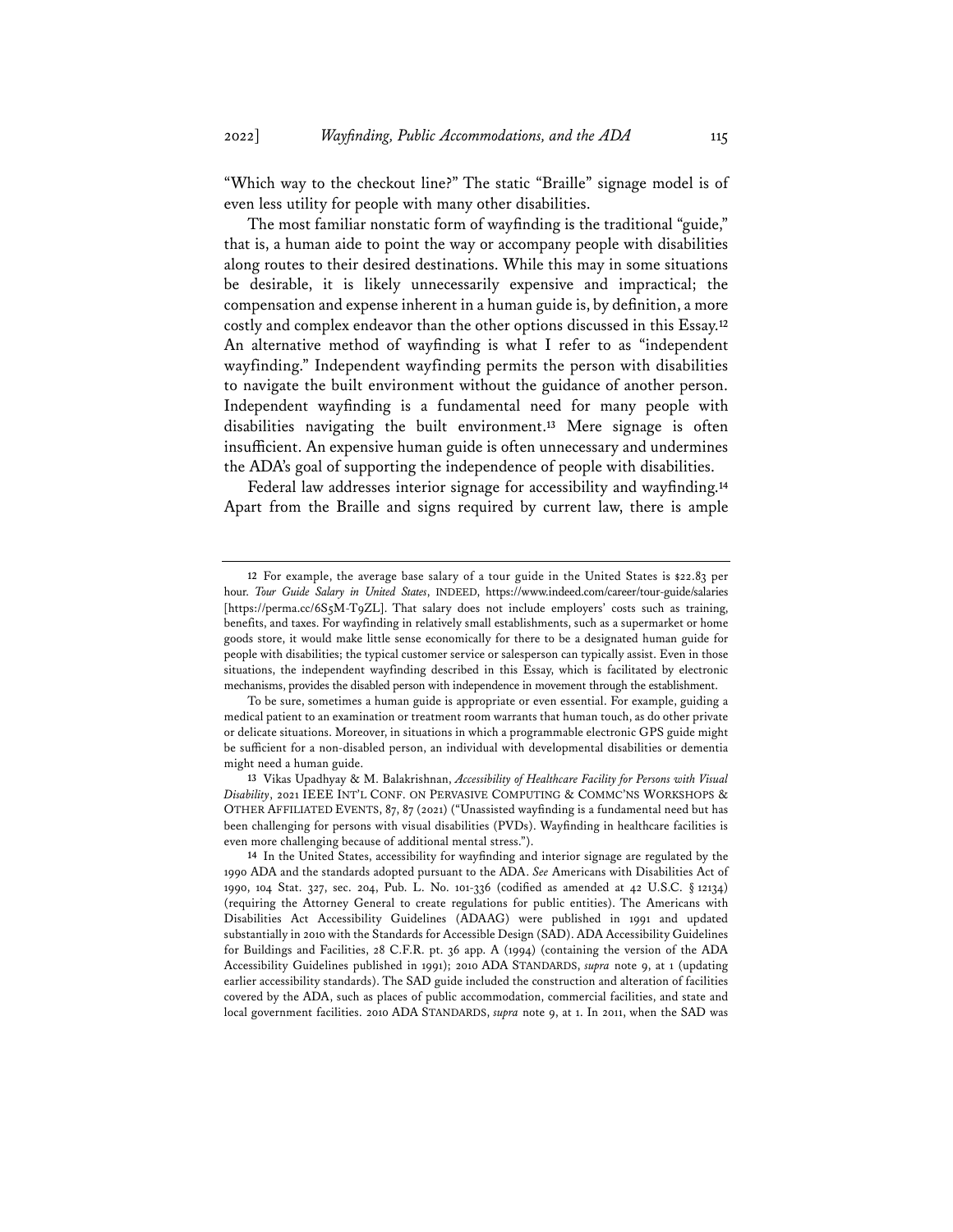evidence and experience with available digital technology to achieve effective communication, and thus enable independent wayfinding and internal orientation.**<sup>15</sup>** The digital technology involves the use of an evolving variety of Bluetooth or similar electronic beacons, QR codes, acoustics, visible light, RFID, geomagnetic, and other systems, to enable individuals to navigate their environment, even in close indoor surroundings.**<sup>16</sup>** An individual will typically use their smartphone to interact with those types of technological systems deployed within their space.**<sup>17</sup>**

It is now well established that the scope of effective auxiliary communications mechanisms is broad enough to include independent wayfinding; various communication mechanisms (i.e., Bluetooth and other technologies) facilitate unassisted wayfinding and constitute effective auxiliary communication.**<sup>18</sup>** In many situations these may be the best and most effective means of communication.**<sup>19</sup>**

**16** *Id.* at 3-4.

**18** *See, e.g.*, Vishnu Nair, Christina Tsangouri, Bowen Xiao, Greg Olmschenk, Zhigang Zhu & William H. Seiple, *A Hybrid Indoor Positioning System for the Blind and Visually Impaired Using Bluetooth and Google Tango*, 6 J. ON TECH. & PERS. WITH DISABILITIES, 62, 63 (2018) (describing the use of vibrotactile devices to provide additional information to a user about their surroundings); Hang Wu, Ziliang Mo, Jiajie Tan, Suining He & S.-H. Gary Chan, *Efficient Indoor Localization Based on Geomagnetism*, ACM TRANSACTIONS ON SENSOR NETWORKS, Nov. 2019, at 1, 2-3 (proposing a tool for indoor localization that utilizes magnetic fields); Seyed Ali Cheraghi, Beacon-Based Wayfinding for People with Disabilities 2 (2019) (Ph.D. dissertation, Wichita State University) (designing a wayfinding system that allows visually impaired people to interact with Bluetooth-based beacons for navigation); Yeo-Jang Chang & Tsen-Yung Wang, *Comparing Picture and Video Prompting in Autonomous Indoor Wayfinding for Individuals with Cognitive Impairments*, 14 PERS. & UBIQUITOUS COMPUTING 737, 738 (2010) (proposing a personal guidance system based on Bluetooth for individuals with cognitive impairments); Seyed Ali Cheraghi, Vinod Manboodiri & Laura Walker, *GuideBeacon: Beacon-Based Indoor Wayfinding for the Blind, Visually Impaired, and Disoriented*, 2017 IEEE INT'L CONF. ON PERVASIVE COMPUTING & COMMC'NS, 121, 121 (noting how beacon-based wayfinding can be used "for navigation in large indoor spaces independently and effectively").

**19** The ADA requires "effective communication." A public accommodation can choose among various alternatives as long as the result is effective communication. 28 C.F.R. § 36.303(c). What constitutes "effective communication" is a fact-intensive determination. *E.g.*, Silva v. Baptist Health S. Fla., Inc., 856 F.3d 824, 836 (11th Cir. 2017); Vargas v. Quest Diagnostics Clinical Lab'ys, Inc., No. 19-8108, 2021 WL 5989961, at \*5 (C.D. Cal. Oct. 15, 2021). However, it is clear that "effective" means more than simply enabling basic information transfer:

For an effective-communication claim brought under the ADA and RA, we do not require a plaintiff to show actual deficient treatment or to recount exactly what the plaintiff did not understand. Nor is it a sufficient defense for a defendant merely to show that a plaintiff could participate in the most basic elements of a doctor–patient

adopted, interactive Bluetooth and similar methodologies, through which unassisted wayfinding is possible, did not exist.

**<sup>15</sup>** For a survey, see Jayakanth Kunhoth, AbdelGhani Karkar, Somaya Al-Madeed & Abdulla Al-Ali, *Indoor Positioning and Wayfnding Systems: A Survey*, 10 HUM.-CENTRIC COMPUTING & INFO. SCIS., May 2020, at 1.

**<sup>17</sup>** *Id.*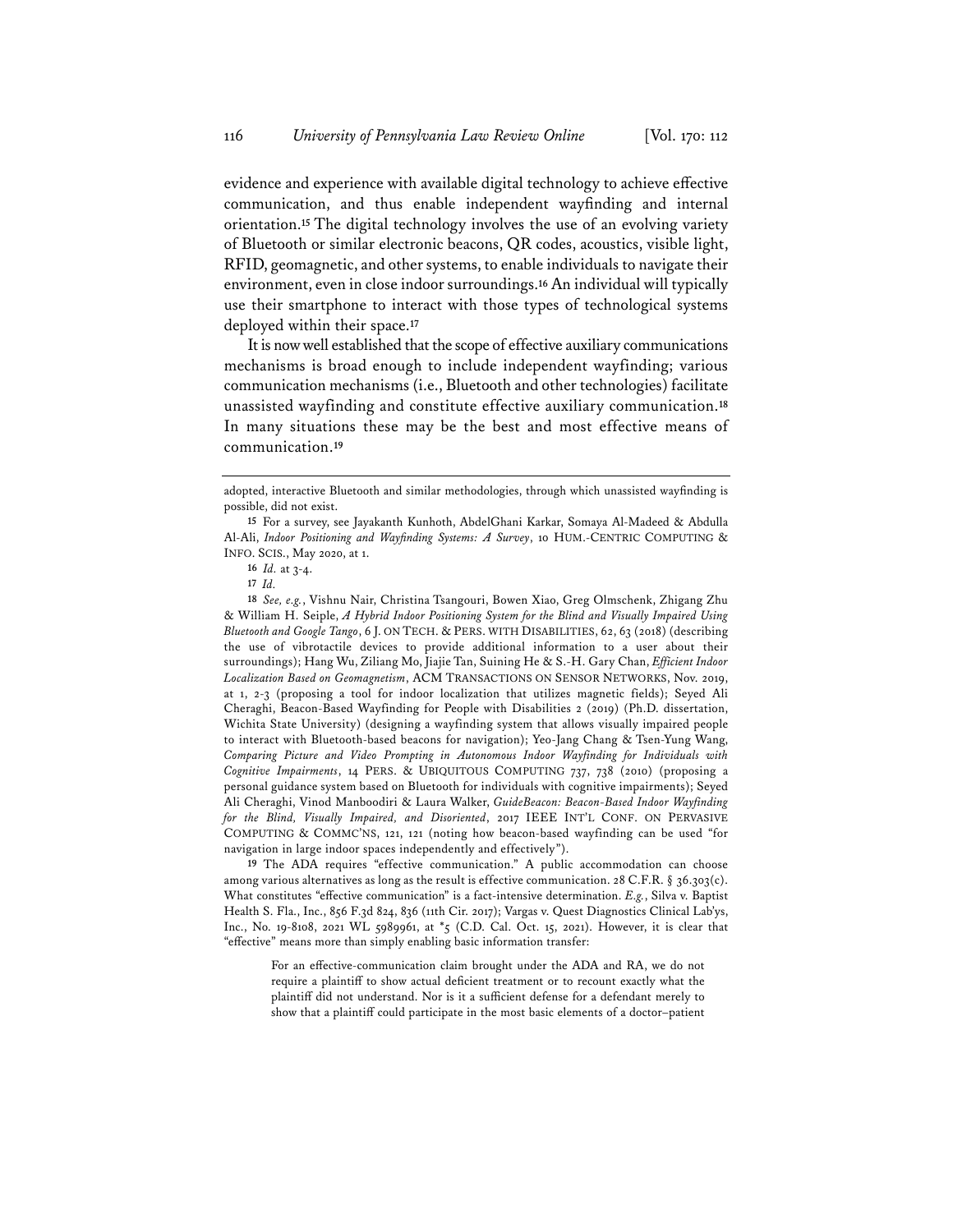"The purpose of the effective communication rules is to ensure that the person with a vision, hearing, or speech disability can communicate with, receive information from, and convey information to, the covered entity."**<sup>20</sup>** A public accommodation must communicate "effectively" with the individual. What does this mean in the context of independent wayfinding? Consider someone who is blind who walks into an unfamiliar bank. If the bank had a wayfinding system installed, the person would immediately be directed without bank employee assistance—to various locations such as the teller area, the officers at desks, the safe deposit vault, or restrooms. Wayfinding systems in a supermarket could guide someone with low vision directly to the butter, or hamburgers, or paper towels, an operation that is impossible using only overhead aisle labels that are invisible to the person. A theatergoer or stadium visitor could find their section and seat without assistance. With a smartphone app and an earbud, a person with a disability can benefit from the public accommodation's investment in independent wayfinding mechanisms. More effective communication is thus facilitated.

#### II. THE LEGAL CONTEXT

The ADA is intended to provide "a clear and comprehensive national mandate for the elimination of discrimination against individuals with disabilities" and to set forth "clear, strong, consistent, enforceable standards."**<sup>21</sup>** Congress recognized that people with disabilities face persisting discrimination "in such critical areas as employment, housing, public accommodations, education, transportation, communication, recreation, institutionalization, health services, voting, and access to public services."**<sup>22</sup>** Among other things, Congress found that "the Nation's proper goals regarding individuals with disabilities are to assure equality of opportunity, full participation, independent living, and economic self-sufficiency for such individuals."**<sup>23</sup>**

Title III of the ADA prohibits discrimination against persons with disabilities by places of public accommodation and services operated by

exchange. Rather, the relevant inquiry is whether the hospitals' failure to offer an appropriate auxiliary aid impaired the patient's ability to exchange medically relevant information with hospital staff.

*Silva*, 856 F.3d at 829.

**<sup>20</sup>** U.S. DEPT. OF JUST., C.R. DIV., DISABILITY RTS. SECTION, EFFECTIVE COMMUNICATION 1 (2014), https://www.ada.gov/effective-comm.pdf [https://perma.cc/7YLF-L82Y]. The rules apply to communicating with the person who is receiving the covered entity's goods or services as well as with that person's parent, spouse, or companion. *Id.* at 2*.*

**<sup>21</sup>** 42 U.S.C. § 12101(b)(1), (b)(2).

**<sup>22</sup>** *Id.* § 12101(a)(3).

**<sup>23</sup>** *Id.* § 12101(a)(7).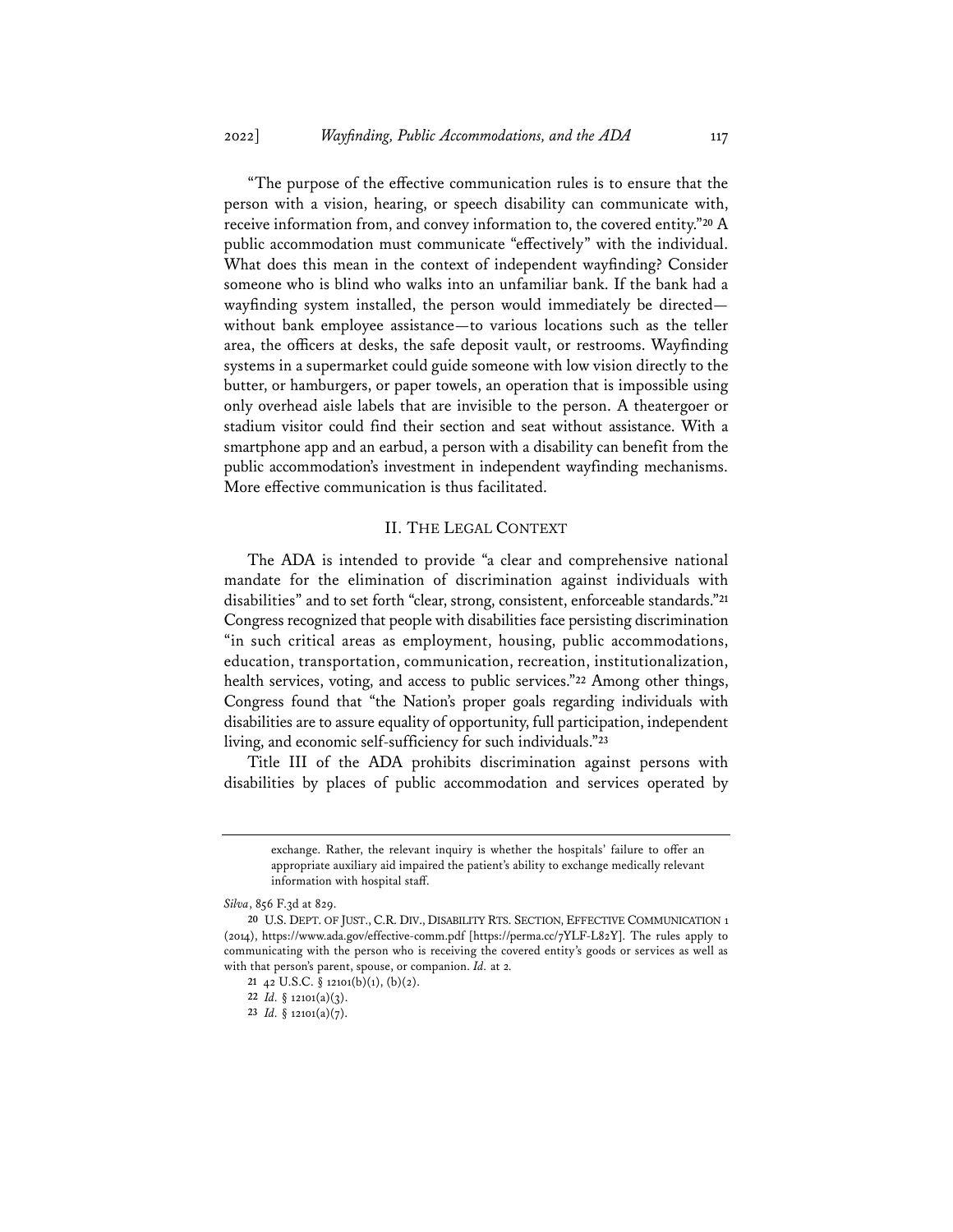private entities, including retail establishments.**<sup>24</sup>** The "[g]eneral rule" is that "[n]o individual shall be discriminated against on the basis of disability in the full and equal enjoyment of the goods, services, facilities, privileges, advantages, or accommodations of any place of public accommodation by any person who owns, leases (or leases to), or operates a place of public accommodation."**<sup>25</sup>** Title III also includes both general and specific prohibitions. The general prohibition against discrimination, as most directly applicable to this Essay is that it is discriminatory to grant or deny disabled persons "the opportunity . . . to participate in or benefit from the goods, services, facilities, privileges, advantages, or accommodations of an entity" because of their disability.**<sup>26</sup>** The general provisions of Title III also require a public accommodation to offer "[g]oods, services, facilities, privileges, advantages, and accommodations . . . in the most integrated setting appropriate to the needs of the individual."**<sup>27</sup>** It follows that having Bluetooth-operated systems, for example, would be useful to all persons disabled or not—and would help to integrate people with disabilities into certain settings by enabling them to wayfind independently.**<sup>28</sup>**

The law goes further in its specific prohibitions and obligates each public accommodation to take action by making changes in business as usual, to address the needs of people with disabilities.**<sup>29</sup>** Discrimination thus includes such things as "a failure to make reasonable modifications in policies, practices, or procedures, when such modifications are necessary to afford such goods, services, facilities, privileges, advantages, or accommodations to individuals with disabilities"**<sup>30</sup>** and "a failure to take such steps as may be necessary to

**<sup>24</sup>** *Id.* §§ 12181–89. The ADA identifies twelve categories of "places of public accommodation." *Id.* § 12181(7). "Public accommodations" include virtually all establishments and places where people may gather, do daily business, or enjoy the world outside their homes. For example, public accommodations include places of lodging, establishments serving food or drink, places of exhibition or entertainment (such as theaters, concert halls, and stadiums), places of public gathering (such as auditoriums and convention centers), sales establishments (such as grocery and clothing stores, and shopping centers), service establishments (such as banks, professional offices, and hospitals), places of public display or collection (such as museums and libraries), places of recreation (such as parks, zoos, and amusement parks), places of education, social service centers, and places of exercise or recreation (such as gyms, spas, and golf courses). *Id.*

**<sup>25</sup>** *Id.* § 12182(a).

**<sup>26</sup>** *Id.* § 12182(b)(1)(A)(i).

**<sup>27</sup>** *Id.* § 12182(b)(1)(B).

**<sup>28</sup>** *Id.*

**<sup>29</sup>** *Id.* § 12182(b)(2).

**<sup>30</sup>** *Id.* § 12182(b)(2)(A)(ii). The implementing regulation restates the statute:

A public accommodation shall make reasonable modifications in policies, practices, or procedures, when the modifications are necessary to afford goods, services, facilities, privileges, advantages, or accommodations to individuals with disabilities, unless the public accommodation can demonstrate that making the modifications would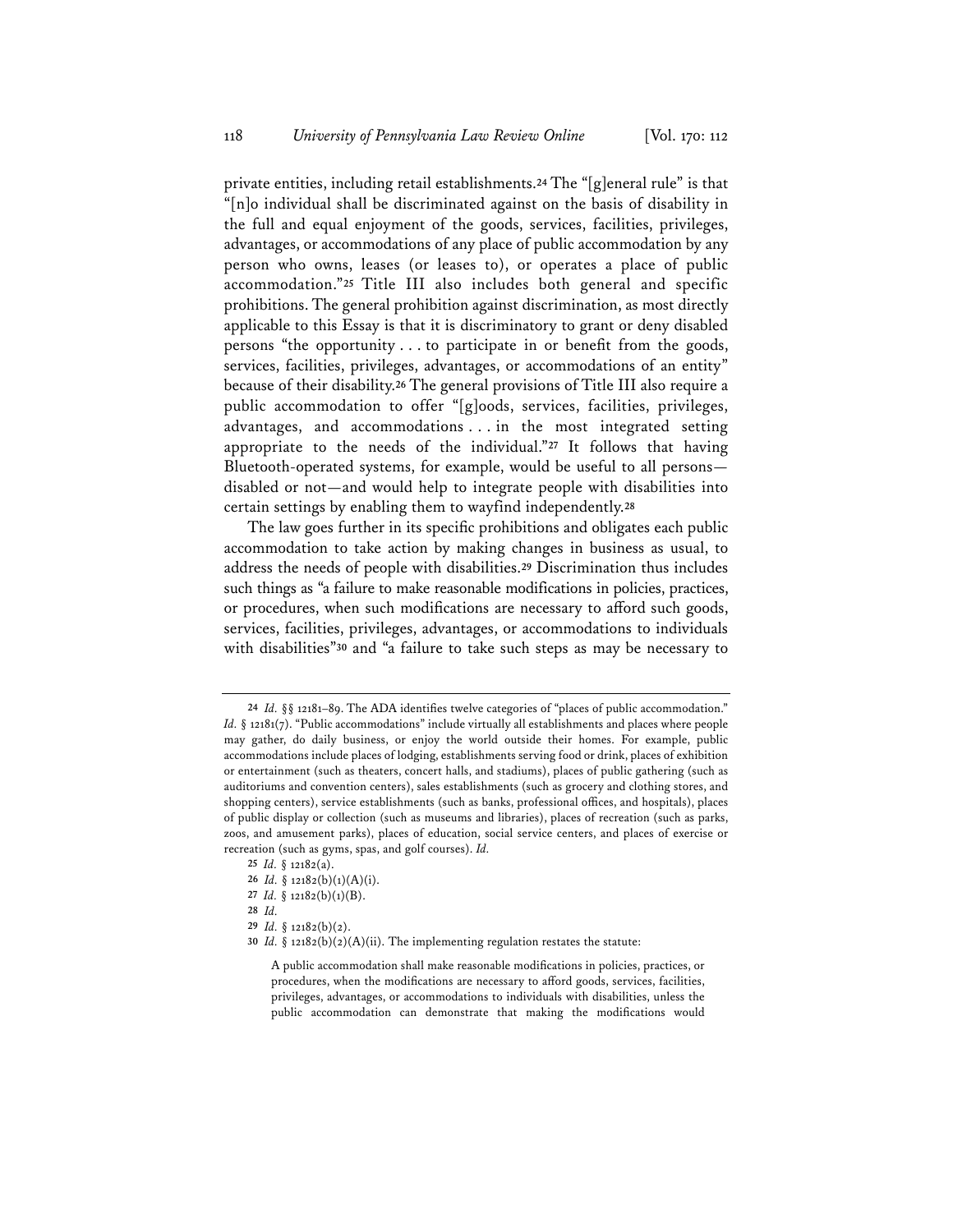ensure that no individual with a disability is excluded, denied services, segregated or otherwise treated differently than other individuals because of the absence of auxiliary aids and services."**<sup>31</sup>**

Remedies for violation of Title III include injunctive relief and awards for attorneys' fees.**<sup>32</sup>** Compensatory damages may not be awarded.**<sup>33</sup>** Injunctive relief can be awarded "to any person who is being subjected to discrimination on the basis of disability in violation" of Title III.**<sup>34</sup>**

Providing wayfinding assistance to individuals with disabilities facilitates communication with those individuals, whether in writing, orally, by signage, or other means. The ADA addresses this need by means of establishing specific communication obligations for public accommodations.

#### III. COMMUNICATION OBLIGATIONS UNDER THE ADA**<sup>35</sup>**

The regulations adopted under the ADA recognize the obvious: people with disabilities must be provided with auxiliary aids and services in public accommodations when necessary to achieve effective communication.**<sup>36</sup>** Such aids and services reasonably include those which facilitate independent wayfinding. Federal governmental reports have recognized the benefits of wayfinding technology**<sup>37</sup>** and have described the harms suffered by people with disabilities in the absence of such aid.**<sup>38</sup>** If the absence of independent

28 C.F.R. § 36.302(a).

**32** 42 U.S.C. § 12188(a)(2) (injunctive relief); 42 U.S.C. § 12205 (attorneys' fees).

**33** *See* Ruth Colker, *ADA Title III: A Fragile Compromise*, 21 BERKELEY J. EMP. & LAB. L. 377, 378 (2000) (noting that the legislative compromise resulting in ADA Title III resulted in limiting remedies to injunctive relief only, and not monetary damages such as compensatory damages).

**34** 42 U.S.C. § 12188(a)(1), (2).

**35** This Essay does not address communication obligations in areas apart from those implicated in wayfinding, such as captioning in stadiums or video, interpreters in medical or other settings, website accessibility, gift cards, gas station kiosks, or video games. Nor does this Essay address wayfinding requirements in the public transit sphere.

**36** 28 C.F.R. § 36.303.

**37** *See, e.g.*, FED. TRANSIT ADMIN., FTA Rep. No. 0159, ANNUAL REPORT ON PUBLIC TRANSPORTATION INNOVATION, RESEARCH PROJECTS FOR FY 2019 36 (2020) ("The benefits of the wayfinding and navigation technologies are increased access to transit, especially access of target populations such as people with disabilities and older adults. The benefits meet the goal of [the agency] by improving access to transportation, thus increasing access to opportunities.").

**38** U.S. GOV'T. ACCOUNTABILITY OFF., GAO-21-354, PASSENGERS WITH DISABILITIES: AIRPORT ACCESSIBILITY BARRIERS AND PRACTICES AND DOT'S OVERSIGHT OF AIRLINES' DISABILITY-RELATED TRAINING 6-7, 17 (2021) (footnotes omitted):

fundamentally alter the nature of the goods, services, facilities, privileges, advantages, or accommodations.

**<sup>31</sup>** 42 U.S.C. § 12182(b)(2)(A)(iii). These prohibitions do not apply when an action would "fundamentally alter the nature of the good, service, facility, privilege, advantage, or accommodation being offered or would result in an undue burden." *Id.*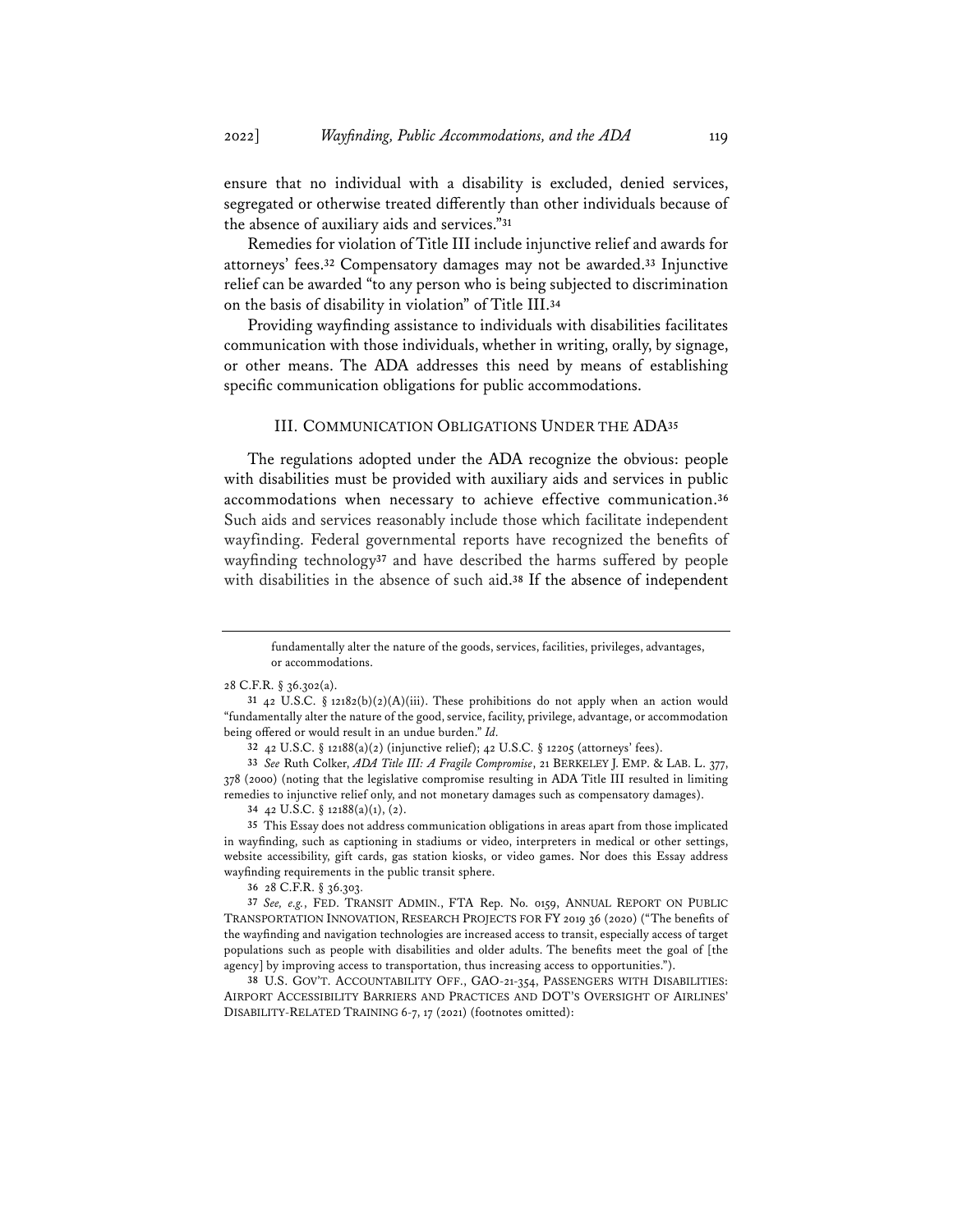wayfinding technology would cause harm, it is reasonable for public accommodations to require such technologies.

There has not yet been case law recognizing that, to achieve effective communication with people with disabilities, a public accommodation must facilitate independent wayfinding in certain circumstances—nor has there been case law to the contrary.**<sup>39</sup>** Certainly, I suggest, the statute and regulations provide ample room for, and perhaps compel, such judicial

Passengers with different types of disabilities may encounter different obstacles when accessing services and navigating through an airport. For example, passengers with blindness and low vision may have difficulty using the information systems—known as wayfinding—that guide people through the airport, those with mobility impairments may have difficulty walking long distances, and those with cognitive disabilities may have difficulty navigating through unfamiliar airport facilities that may be complex and overwhelming. . . .

. . . .

Representatives of a few disability advocacy organizations (four) and airports (two) told us that information essential to traveling through an airport is not always available in a manner accessible to all passengers including those who are deaf, blind, or have cognitive or mobility disabilities. Key information can include flight and boarding status, emergency response instructions, and how to navigate from point to point in the airport (i.e., wayfinding). While airlines are required to provide accessible information to passengers who are blind or deaf, representatives of one advocacy organization we met with noted that some methods for providing information can pose a barrier. For example, representatives from two disability advocacy organizations told us that a person with hearing loss may miss crucial information provided over a loudspeaker, and according to ACRP, a person with cognitive disabilities or low vision may find it difficult to decipher signage that is cluttered, unintuitive, or includes lettering with low contrast. Passengers who use wheelchairs may also find overhead signage difficult to see or read, depending on the installation height and lighting conditions, according to a representative of one airport. Also, important information, such as flight status and gate changes, are communicated to passengers on screens throughout airport terminals and at gates. According to a disability advocacy organization's representative, providing only visual information can make it difficult for passengers who are blind or have low vision to become aware of boarding times or gate changes, for example. Passengers in this situation may need to depend upon other others to help them, a situation that can be frustrating, or they may miss their flight.

**39** Except for static directional or identifying signage, wayfinding has been absent from the ADA lexicon. Litigation regarding public accommodations' communication obligations under the ADA has generally arisen in other areas such as building design, access to print and websites, and provision of sign language interpreters. *E.g.*, George v. Bay Area Rapid Transit, 577 F.3d 1005 (9th Cir. 2009) (wayfinding in design of rapid transit facility); McGann v. Cinemark USA, Inc., 873 F.3d 218 (3d Cir. 2017) (tactile interpreter at movie theater); Meyer v. Walthall, 528 F. Supp. 3d 928 (S.D. Ind. 2021) (print communications and website accessibility of state public benefits agency); Eckert v. Donahue Schriber Co., No. Civ. S-02-1684, 2003 U.S. Dist. LEXIS 27011 (E.D. Cal. Aug. 6, 2003) (braille signage requirement for buildings); Emerick v. Kahala L & L, Inc., No. 97-01174, 2000 U.S. Dist. LEXIS 7374 (D. Haw. May 16, 2000) (entrance threshold and directional signage); Paulone v. City of Frederick, 787 F. Supp. 2d 360 (D. Md. 2011) (sufficiency of written notes for communication with deaf arrestee); Sw. Fair Hous. Council v. WG Scottsdale LLC, No. 19-00180, 2021 U.S. Dist. LEXIS 43115 (D. Ariz. Mar. 8, 2021) (need for sign language interpreter in housing access).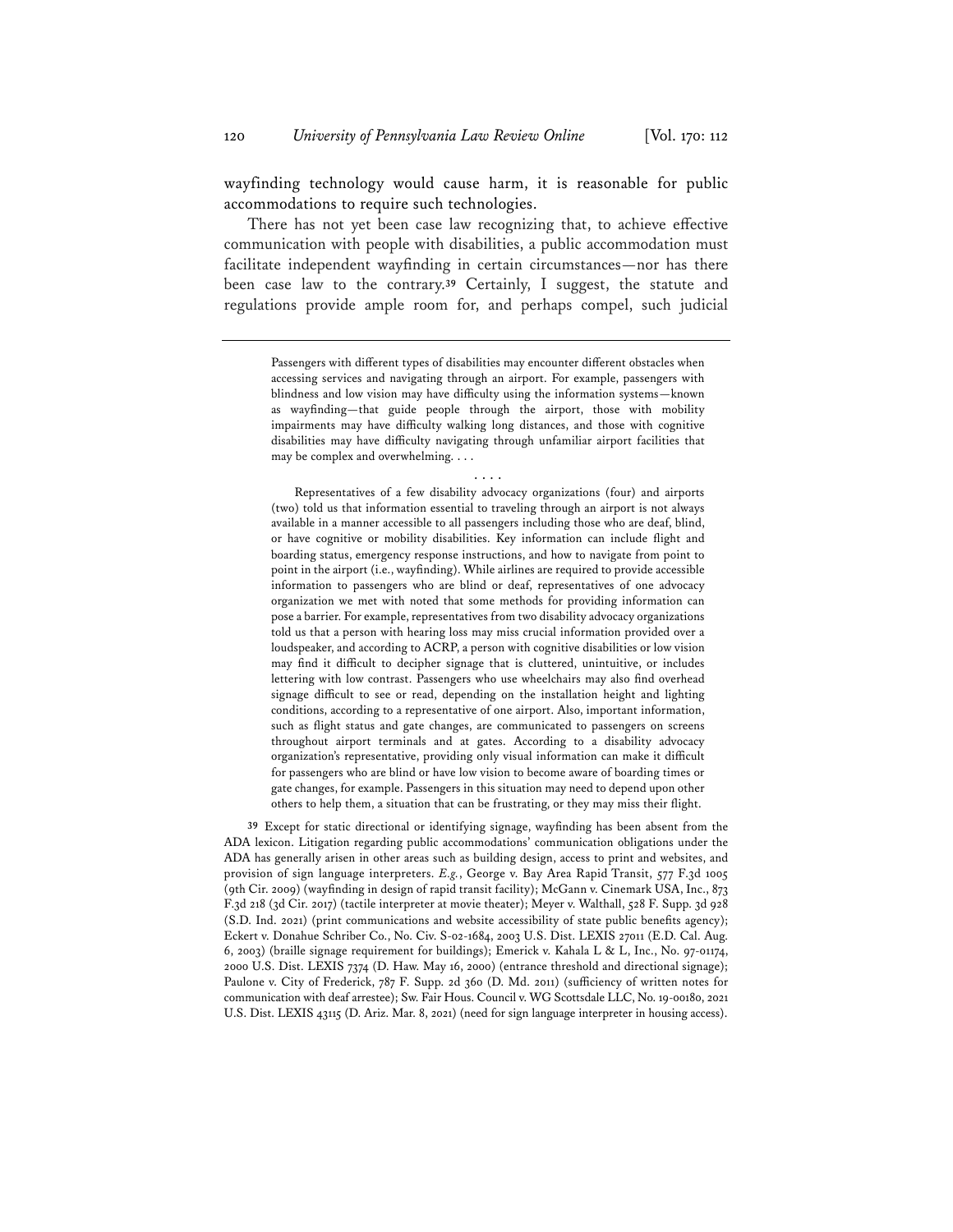recognition. The minimal costs of wayfinding technology would in almost all situations ensure that supplying wayfinding would not be an undue burden to the business.**<sup>40</sup>**

The regulation provides a map to its requirements, using examples that illustrate its breadth and depth.**<sup>41</sup>** The regulation first tells us the "how"—the means of making the communication occur; it lists four non-exclusive "examples" of "auxiliary aids and services."**<sup>42</sup>** The first examples are those which mainly benefit individuals who are deaf or hard of hearing. The second "examples" include aids or services that mainly benefit individuals who are blind or have low vision, including "accessible electronic and information technology; or other effective methods of making visually delivered materials available."**<sup>43</sup>** The third and fourth examples are expandable catch-alls: "Acquisition or modification of equipment or devices" and "[o]ther similar services and actions."**<sup>44</sup>**

These catch-alls are not *pro forma*. They have substance, as the Department of Justice emphasizes in its regulatory commentary. The auxiliary aids or services provision applies "to a wide range of services and devices for ensuring effective communication."**<sup>45</sup>** The Department of Justice noted in Appendix C that the rule "requires that appropriate auxiliary aids and services be furnished to ensure that communication with persons with disabilities is as effective as communication with others." As for examples, the Department refrained from providing "an exhaustive list," because that "would omit new [auxiliary] devices that will become available with emerging technology."**<sup>46</sup>**

Next, the regulation specifies that the required "result" is "effective communication."**<sup>47</sup>** Note that this is a "shall furnish" affirmative obligation of the public accommodation.**<sup>48</sup>** The obligation also applies to companions who

**<sup>40</sup>** The cost of adding wayfinding is marginal and may lead to economic returns in the long run. The public accommodation mounts Bluetooth sensors, the cost of which is minimal, and, usually through a contractor, installs centralized hardware-software which is programmed to provide the entity's location information. The implementation of independent wayfinding technologies raises the likelihood of increased revenue (for a business), or increased attendance or participation in events (for non-profits). Also, the government provides relevant tax benefits. Eligible small businesses qualify for a tax credit of up to about \$5000 that helps offset the cost involved in becoming ADA compliant. 26 U.S.C. § 44(a). All businesses can deduct up to \$15,000 for the removal of architectural and transportation barriers in compliance with the ADA. 26 U.S.C. § 190(a)(1)(c).

**<sup>41</sup>** The regulation, 36 C.F.R. § 36.303, is reprinted in full in the Appendix.

**<sup>42</sup>** 28 C.F.R. § 36.303(b).

**<sup>43</sup>** *Id.* § 36.303(b)(1), (2).

**<sup>44</sup>** *Id.* § 36.303(b)(3), (4).

**<sup>45</sup>** 28 C.F.R. pt. 36 app. C, analysis of § 36.303.

**<sup>46</sup>** *Id.* The Department's analysis emphasizes the need for effective communication: "Use of the most advanced technology is not required so long as effective communication is ensured." *Id.*

**<sup>47</sup>** 28 C.F.R. § 36.303(c)(1)(ii).

**<sup>48</sup>** *Id.* § 36.303(c)(1) ("A public accommodation shall furnish appropriate auxiliary aids and services where necessary to ensure effective communication with individuals with disabilities.").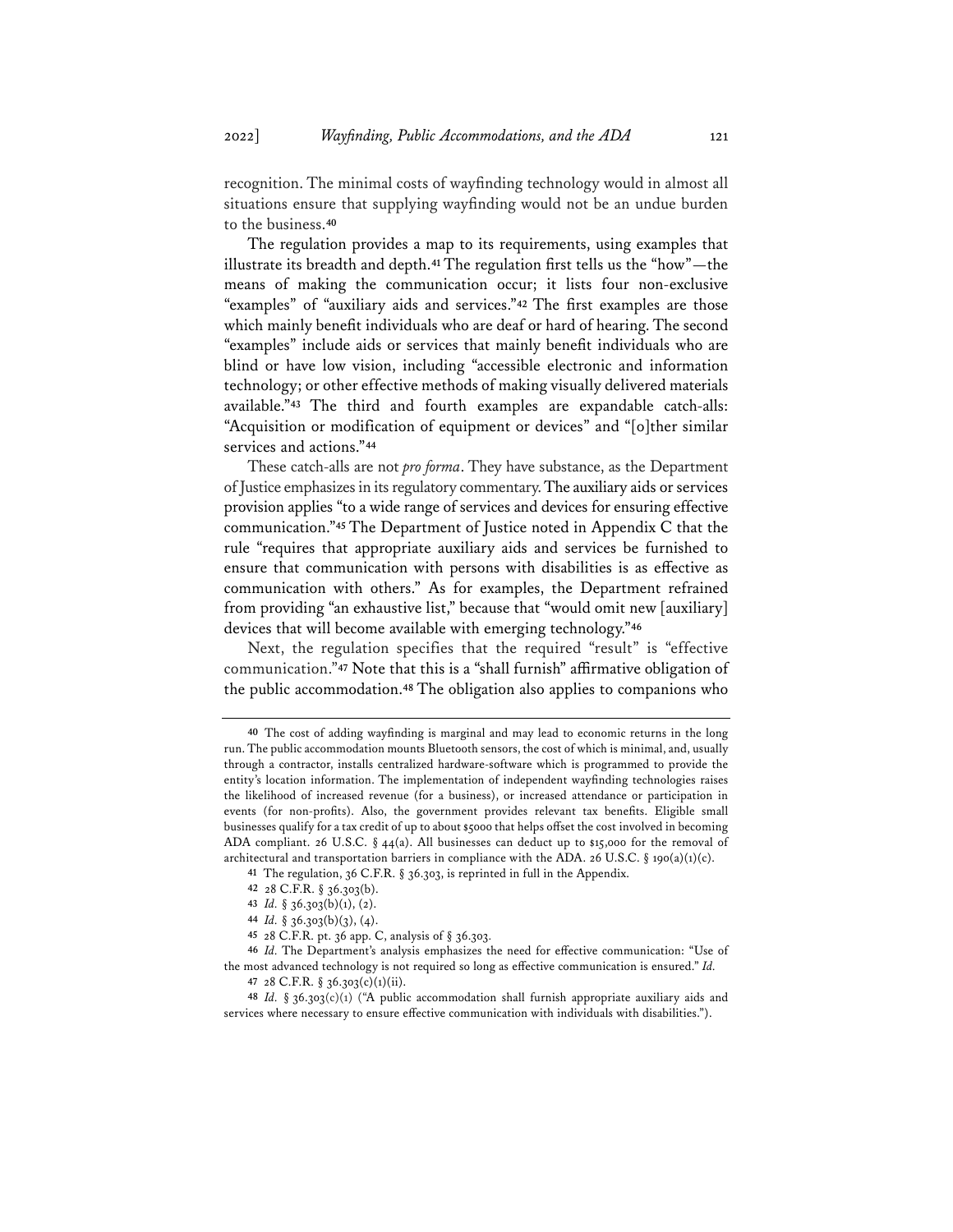are individuals with disabilities. However, a flexible approach is taken with regard to the type of auxiliary aid or service; these may vary depending on the individual's method of communication, as well as the nature and context of the communication.**<sup>49</sup>**

Finally, the regulation provides that the "ultimate decision as to what measures to take rests with the public accommodation."**<sup>50</sup>** Unfortunately, placing the ultimate decision with the public accommodation itself—the very entity which is obligated to provide effective communication—undermines that mandate. What is effective communication is, by definition, dependent on the capacity and needs of the person entitled to the communication. That weakness in the regulation, however, is mitigated by the standard that is ultimately established. Regardless of what measures are implemented, the auxiliary aid must result in "effective communication."**<sup>51</sup>**

### IV. INDEPENDENT WAYFINDING FACILITATES EFFECTIVE COMMUNICATION

Imagine the blind traveler who needs to get to the right gate in the right terminal in the airport in a hurry; or the grocery shopper with cognitive impairments that make it difficult or impossible to sort through directional signage; or the person with developmental disabilities who cannot read and is confronted at a stadium or a theater with the task of matching a ticket's designation of section, row, and seat to myriad possible pathways to the reserved seat.

Each of these individuals has a right to receive effective communication from an establishment. Given the limitations of static signage, and the expense of human guides, the most effective communication system (and the least costly to an establishment) will often be independent wayfinding because of the flexibility of use and locational precision the technology offers. The person's device will guide the person: "Turn right to enter Terminal B," "you arrived at Gate 23," "go straight for the aisle for band-aids," "the next right turn will take you to your stadium section and you are in the second row, third seat," "push this Customer Service button for more help." However, whether independent wayfinding meets the legal test of what

**<sup>49</sup>** *Id.* § 36.303(c)(1)(ii).

**<sup>50</sup>** *Id.*; *see* Burkhart v. Wash. Metro. Area Transit Auth., 112 F.3d 1207, 1213 (D.C. Cir. 1997) ("Nothing in the ADA itself or its implementing regulations dictates that a disabled person *must* be provided with the type of auxiliary aid or service he requests . . . .").

**<sup>51</sup>** The regulation states that "[a] public accommodation should consult with individuals with disabilities whenever possible to determine what type of auxiliary aid is needed to ensure effective communication, but the ultimate decision as to what measures to take rests with the public accommodation, provided that the method chosen results in effective communication." 28 C.F.R. § 36.303(c)(1)(ii).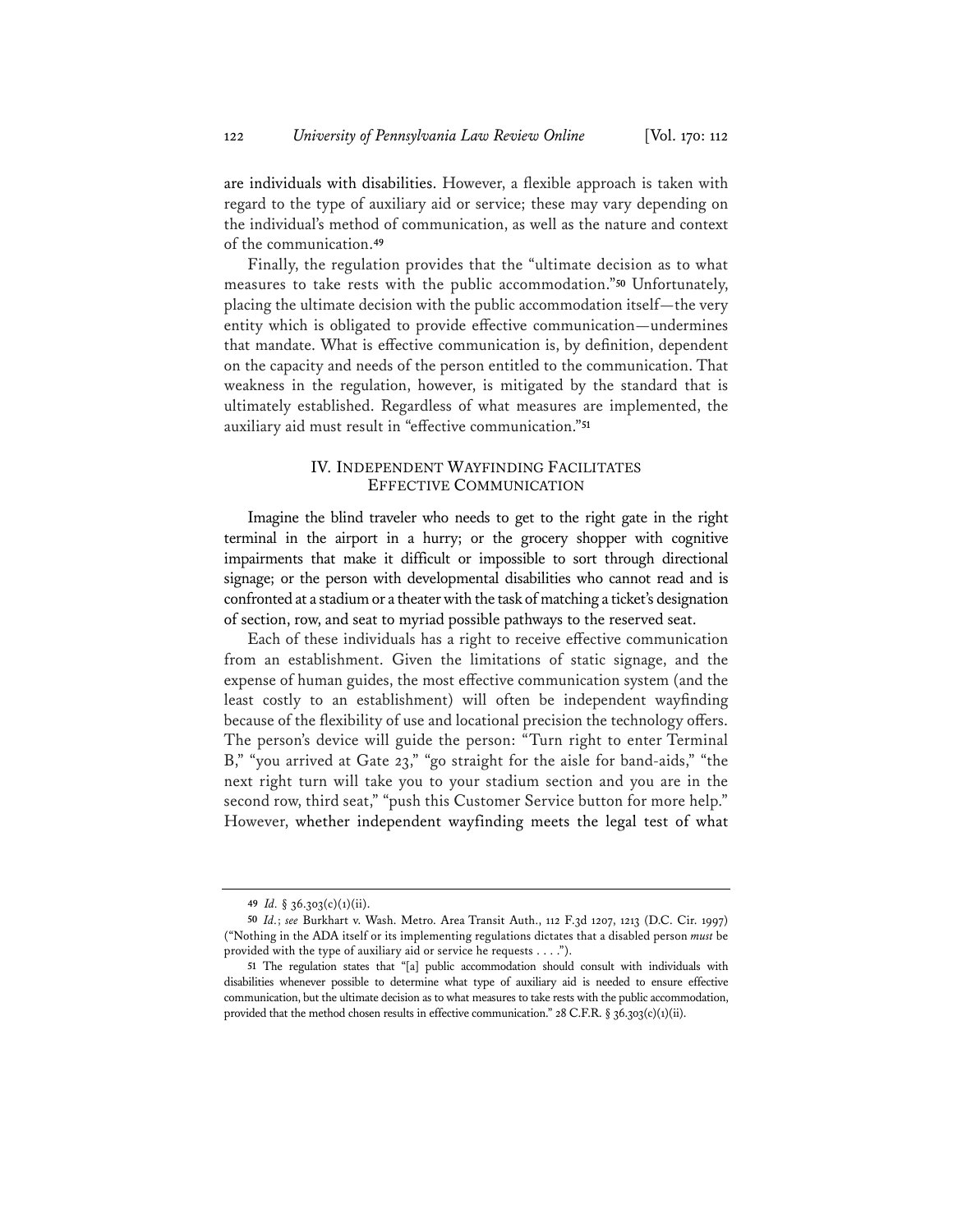courts would consider "effective communication" is a question of fact to be resolved in litigation."**<sup>52</sup>**

There is some case law that supports a requirement that a public accommodation must do more than simply facilitate a disabled person getting in the door. According to the Ninth Circuit in *Baughman v. Walt Disney World Co.*, "[t]he ADA guarantees the disabled more than mere access to public facilities; it guarantees them 'full and equal enjoyment.'"**<sup>53</sup>** As a result, the court instructed Disney to "start by considering how their facilities are used by non-disabled guests and then take reasonable steps to provide disabled guests with a like experience."**<sup>54</sup>** Similarly, in *Antoninetti v. Chipotle Mexican Grill, Inc.*, the court found that the use of a wall separating customers from the restaurant's meal preparation area violated the ADA by denying a wheelchair-using customer the "Chipotle experience".**<sup>55</sup>**

The ADA requires public accommodations to achieve the result of "effective communication" with individuals with disabilities. The regulation's text, together with the Department of Justice's guidance that the ADA's "auxiliary aids and services" requirement demands attention to technological developments when that technology is necessary for effective communication, support the conclusion that, in appropriate circumstances, independent wayfinding is essential to satisfy the public accommodation's obligation to provide effective wayfinding. The catch-all examples cited above,

**<sup>52</sup>** Alexander v. Kujok, 158 F. Supp. 3d 1012, 1020 (E.D. Cal. 2016) ("Case law provides no definition of what constitutes effective communication. To the contrary, any such determination is a question of fact which cannot be resolved [early in litigation].").

**<sup>53</sup>** 685 F.3d 1131, 1135 (9th Cir. 2012) (quoting 42 U.S.C. § 12182(a)).

**<sup>54</sup>** *Id.*

**<sup>55</sup>** 643 F.3d 1165, 1177 (9th Cir. 2010). Some wisdom may be extracted from the restaurantmachine cases. In *West v. Five Guys Enterprises, LLC*, a restaurant customer paid for a soda from a Coca Cola "Freestyle" machine but was not given assistance to use the machine to choose and dispense the soda. No. 15-2845, 2016 U.S. Dist. LEXIS 14714, at \*1 (S.D.N.Y. Feb. 5, 2016). The court held that "[a]lthough the ADA does not necessarily require Five Guys to use technology that allows Plaintiffs to operate the machine independently, Five Guys must effectively communicate with Plaintiffs such that they can enjoy the Freestyle machine." *Id.* at \*3. The court further stated that, absent the technology, the restaurant must provide the assistance of a qualified employee, citing 28 C.F.R. § 36.303(c) on effective communication and auxiliary aids and services. *Id.*; *see also* DiCarlo v. Walgreens Boot All., Inc., No. 15-2919, 2016 U.S. Dist. LEXIS 14812, at \*2-5 (S.D.N.Y. Feb. 5, 2016) (same); *cf.* West v. Moe's Franchisor, LLC, No. 15-2846, 2015 U.S. Dist. LEXIS 165070, at \*9- 10 (S.D.N.Y. Dec. 9, 2015) (holding that, because disabled patrons could seek assistance from Moe's employees in using the Freestyle dispensers, the ADA was not violated, reasoning that the auxiliary aids standard permits restaurants "to use qualified readers to assist visually-impaired patrons with menu selections," and stating that "[n]othing in the ADA or its implementing regulations supports Plaintiffs' argument that Moe's must alter its Freestyle machines in a way that allows blind individuals to retrieve beverages without assistance"). Although these restaurant-machine cases do not require that technology be utilized to support effective communication, they do not exclude that possibility. Also, because wayfinding was not at issue, the cases do not preclude holdings in other cases that wayfinding is required.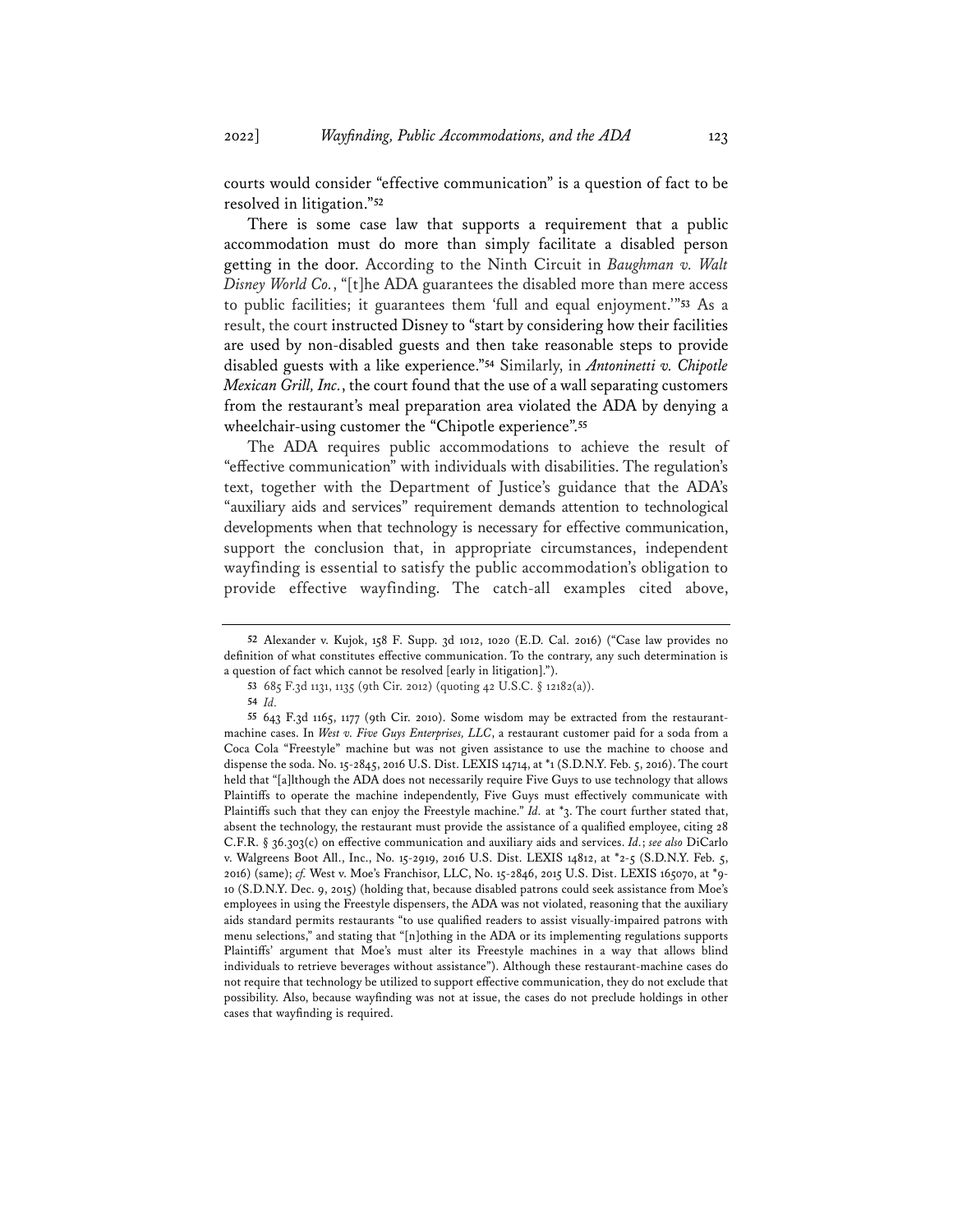$§$  36.303(b)(3) and (4), are particularly powerful; they point public accommodations and courts toward acquiring and modifying devices, and to utilizing "[o]ther similar services and devices."**<sup>56</sup>** Appropriate mechanisms for effective communication were not frozen as of the 1990 enactment of the ADA.

### **CONCLUSION**

The Americans with Disabilities Act guarantees people with disabilities access to public accommodations. Getting in the door is not enough. Posted signs pointing to bathrooms or exits are not enough. Public accommodations must provide "effective communication" including the menu, variety, and identity of services and products available at the location, along with their location. Assistance in getting from Points A to Points B, as independently as possible, is required.The evolution in communication technology anticipated by and encompassed in ADA regulations has come to provide independent wayfinding as a simple and reasonable mechanism for providing pinpoint and convenient assistance in the built environment.**<sup>57</sup>**

**<sup>56</sup>** 28 C.F.R. § 36.303(b)(4).

**<sup>57</sup>** I note that the benefits of unassisted wayfinding, like those mandated by the ADA in public accommodations generally, also benefit individuals who do not have disabilities. Such crossover benefits are beyond the scope of this Essay.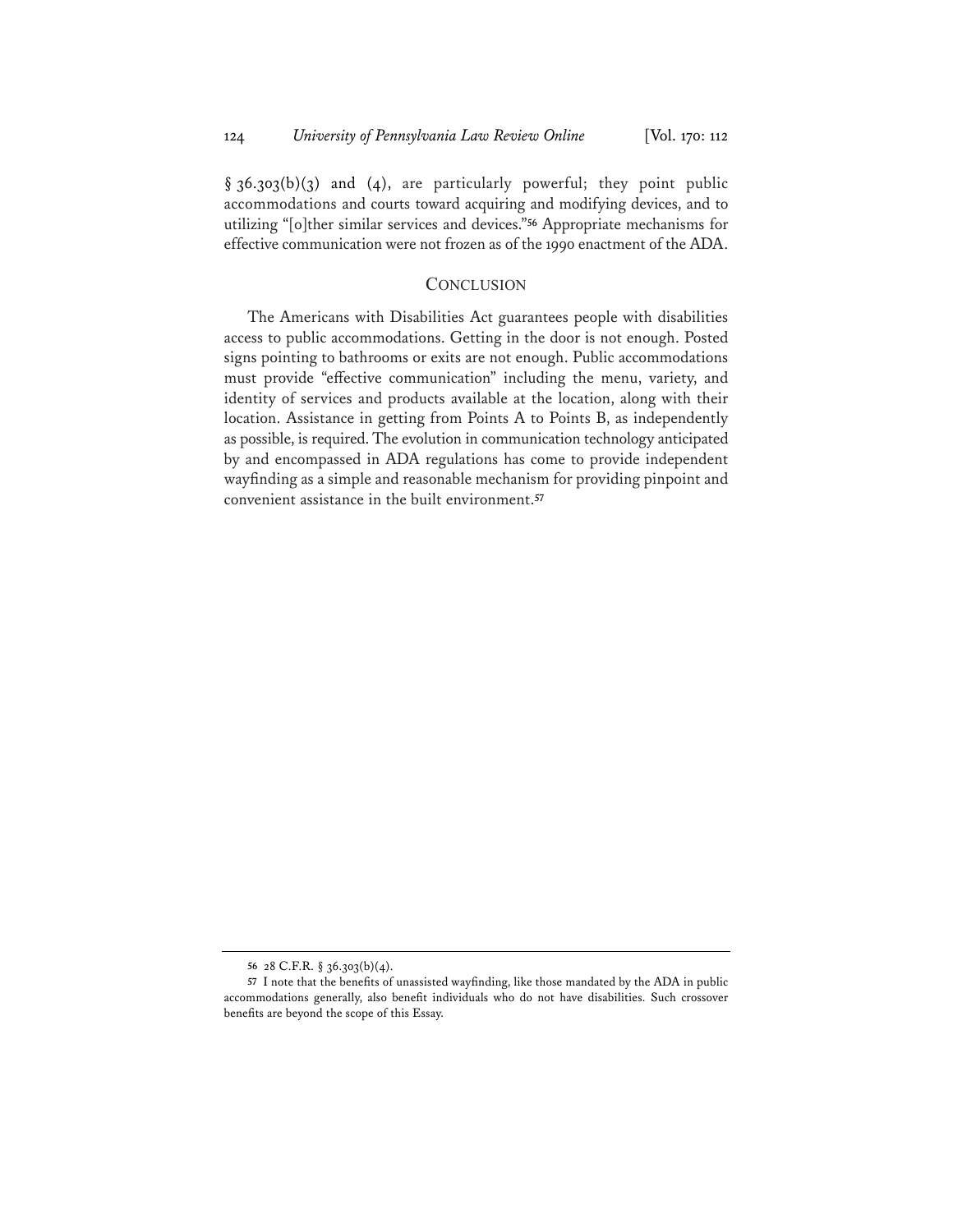### APPENDIX

### 36 C.F.R. § 36.303

## Part 36 Nondiscrimination on the Basis of Disability in Public Accommodations and Commercial Facilities, as amended by the final rules published on August 11, 2016, and December 2, 2016.

#### **§ 36.303 Auxiliary aids and services.**

(a) *General*. A public accommodation shall take those steps that may be necessary to ensure that no individual with a disability is excluded, denied services, segregated or otherwise treated differently than other individuals because of the absence of auxiliary aids and services, unless the public accommodation can demonstrate that taking those steps would fundamentally alter the nature of the goods, services, facilities, privileges, advantages, or accommodations being offered or would result in an undue burden, *i.e.*, significant difficulty or expense.

(b) *Examples*. The term "auxiliary aids and services" includes—

(1) Qualified interpreters on-site or through video remote interpreting (VRI) services; notetakers; real-time computer-aided transcription services; written materials; exchange of written notes; telephone handset amplifiers; assistive listening devices; assistive listening systems; telephones compatible with hearing aids; closed caption decoders; open and closed captioning, including real-time captioning; voice, text, and video-based telecommunications products and systems, including text telephones (TTYs), videophones, and captioned telephones, or equally effective telecommunications devices; videotext displays; accessible electronic and information technology; or other effective methods of making aurally delivered information available to individuals who are deaf or hard of hearing;

(2) Qualified readers; taped texts; audio recordings; Brailled materials and displays; screen reader software; magnification software; optical readers; secondary auditory programs (SAP); large print materials; accessible electronic and information technology; or other effective methods of making visually delivered materials available to individuals who are blind or have low vision;

(3) Acquisition or modification of equipment or devices; and

(4) Other similar services and actions.

(c) *Effective communication*.

(1) A public accommodation shall furnish appropriate auxiliary aids and services where necessary to ensure effective communication with